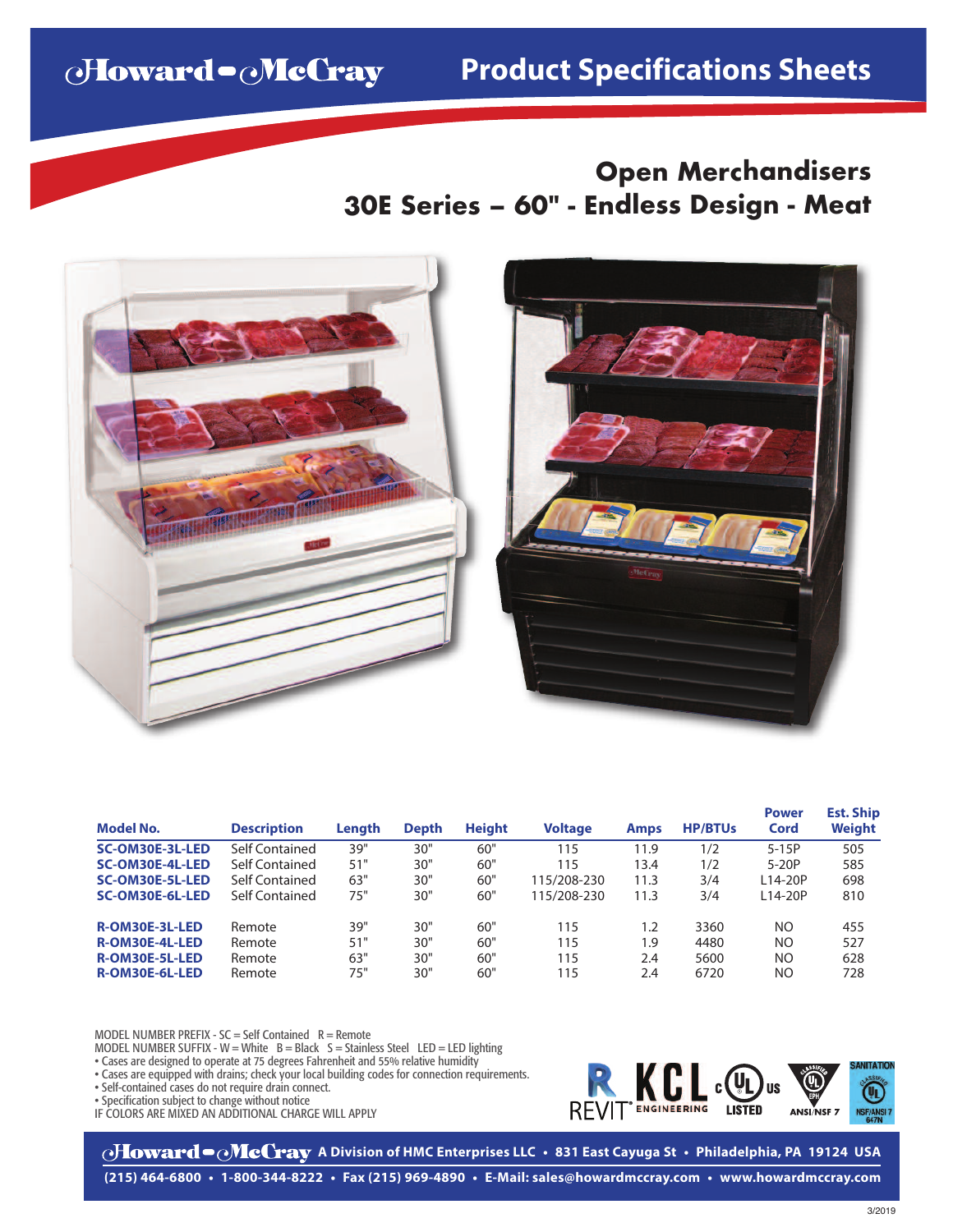# **Open Merchandisers 30E Series – 60" - Endless Design - Meat**

# **Standard Specifications and Optional Features**

### **CONSTRUCTION**

- UL Classified to ANSI/NSF 7
- Foamed in place CFC free foam
- Heavy gauge steel super structure
- Multi deck
- Endless design allows for continuous line up

#### **INTERIOR**

- White, black, or stainless steel end panels
- Removable white, black, or stainless steel floor pans
- White, black, or stainless steel perforated rear wall (for even air distribution)
- Full length lighting at top of unit
- 2 levels of shelving with product stop
- 3 levels of product display
- Full length mirror to enhance product display
- Stylish tag molding on each shelf

#### **EXTERIOR**

- White, black, or stainless steel ends and front
- White, black, or stainless steel color band
- Removeable front grill allows for cleaning and servicing
- 1" bumper
- Choice of end panels

### **FINISHES**

- White, black, or stainless steel end panels
- White, black, or stainless steel front rail
- White, black, or stainless steel front color band
- White, black, or stainless steel end trim
- Laminate, and custom paints available
- Coated galvanized rear

### **LIGHTING**

- LED lighting
- 1 row at inside top of unit
- 2 rows of lighted shelving

### **ELECTRICAL REQUIREMENTS**

- Cord and Plug
- 3' 115V, 5-15P 4' 115V, 5-20P,
- 5' & 6' 115V, L14-20P
- See Tech page for details on voltage

#### **REFRIGERATION**

- Self Contained R513A expansion valve system
- Remote R407A expansion valve system
- Low velocity fans located below deck area (to insure even flow of air)
- Electronic Control System with automatic air defrost to Maintain Balanced Temperatures
- New high efficency air screen technology
- Self contained system
- Copeland hermetic unit
- Remotes available

### **OPTIONAL FEATURES**

- Night covers
- Peg bars
- Security cover
- Step shelves
- Insulated divider for line ups
- Plexiglas divider for line ups
- Stainless steel, laminated or paint
- Product stops on shelving
- Colored bumper
- 5 Different end panel choices
- Digital thermometer

#### *Important Note:*

*All refrigerated cases are designed to operate in an environment of 75 degrees and 55% relative humidity. Product must be cooled before being displayed within the case. DRAIN IS REQUIRED*



**IIS**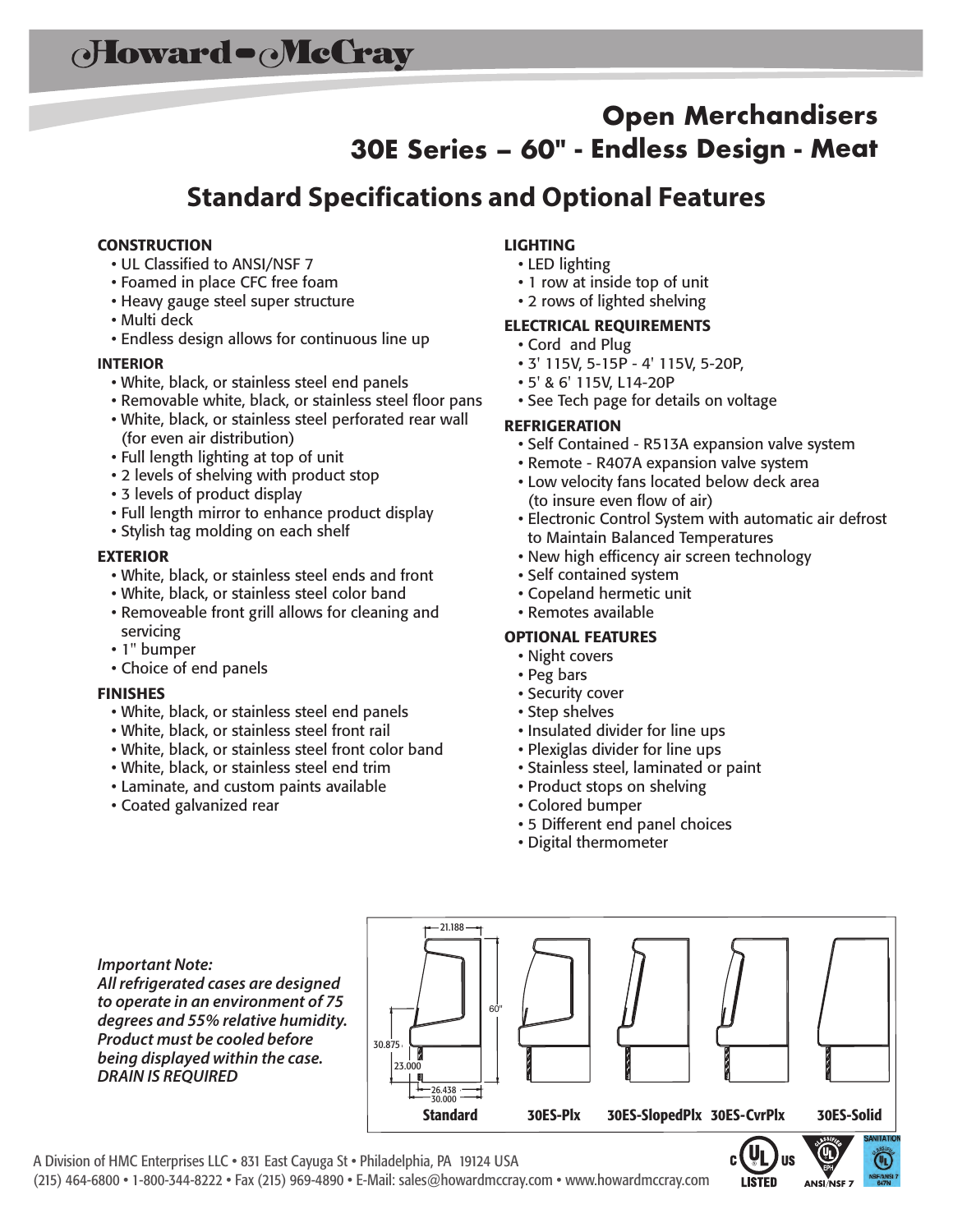# **Technical Data Open Merchandisers 30E Series – 60" - Endless Design - Meat**

| <b>Model No.</b>                     | <b>SC</b><br>R | SC-OM30E-3L-LED<br>R-OM30E-3L-LED | SC-OM30E-4L-LED<br>R-OM30E-4L-LED | SC-OM30E-5L-LED<br>R-OM30E-5L-LED | SC-OM30E-6L-LED<br>R-OM30E-6L-LED |  |
|--------------------------------------|----------------|-----------------------------------|-----------------------------------|-----------------------------------|-----------------------------------|--|
| Length with (2) ends                 |                | 39"                               | 51"                               | 63"                               | 75"                               |  |
| Length without ends                  |                | 36"                               | 48"                               | 60"                               | 72"                               |  |
| <b>Height with ends</b>              |                | 60"                               | 60"                               | 60"                               | 60"                               |  |
| <b>Height without ends</b>           |                | 59.5"                             | 59.5"                             | 59.5"                             | 59.5"                             |  |
| Depth with ends                      |                | 30"                               | 30"                               | 30"                               | 30"                               |  |
| Depth without ends                   |                | 29"                               | 29"                               | 29"                               | 29"                               |  |
| <b>Endless design</b>                |                | <b>YES</b>                        | <b>YES</b>                        | <b>YES</b>                        | <b>YES</b>                        |  |
| (Dimensions are +/-1/4")             |                |                                   |                                   |                                   |                                   |  |
| <b>Operating temperature</b>         |                | 34°F to 38°F                      | 34°F to 38°F                      | 34°F to 38°F                      | 34°F to 38°F                      |  |
| <b>Refrigerant</b> (expansion valve) | <b>SC</b>      | <b>R513A</b>                      | <b>R513A</b>                      | <b>R513A</b>                      | <b>R513A</b>                      |  |
| <b>Refrigerant</b> (expansion valve) | $\mathsf{R}$   | <b>R407A</b>                      | <b>R407A</b>                      | <b>R407A</b>                      | <b>R407A</b>                      |  |
| <b>Compressor size HP</b>            | SC             | 1/2                               | 1/2                               | 3/4                               | 3/4                               |  |
| Defrost per day (24 hours)           | Air Defrost    | 6 per day                         | 6 per day                         | 6 per day                         | 6 per day                         |  |
| BTU's at +20°F Evap. Temp.           | $\mathsf R$    | 3360                              | 4480                              | 5600                              | 6720                              |  |
| <b>Voltage</b>                       | SC             | 115                               | 115                               | 115/208-230                       | 115/208-230                       |  |
| Amperage                             | SC             | 11.9                              | 13.4                              | 11.3                              | 11.3                              |  |
| <b>Remote Voltage</b>                | $\mathsf R$    | 115                               | 115                               | 115                               | 115                               |  |
| Amperage, lights only., Fans         | $\mathsf{R}$   | 1.2                               | 1.9                               | 2.4                               | 2.4                               |  |
| Cord and plug                        | SC             | $5-15P$                           | 5-20P                             | L14-20P                           | L14-20P                           |  |
|                                      | R              | N <sub>O</sub>                    | NO                                | <b>NO</b>                         | NO                                |  |
| <b>Exterior color</b>                |                | W, B, S                           | W, B, S                           | W, B, S                           | W, B, S                           |  |
| <b>Interior color</b>                |                | W, B, S                           | W, B, S                           | W, B, S                           | W, B, S                           |  |
| # of shelves                         |                | $\mathfrak{D}$                    | $\mathfrak{I}$                    | $\mathfrak{D}$                    | 4                                 |  |
| Shelf size depth                     |                | $(1)$ 14" 16"                     | (1) 14" 16"                       | (1) 14" 16"                       | $(2)$ 14" $(2)$ 16"               |  |
| <b>Shipping Info</b>                 |                |                                   |                                   |                                   |                                   |  |
| <b>Height</b>                        |                | 65"                               | 65"                               | 65"                               | 65"                               |  |
| <b>Depth</b>                         |                | 44"                               | 44"                               | 44"                               | 44"                               |  |
| Length                               |                | 49"                               | 61"                               | 73"                               | 87"                               |  |
| <b>Gross weight SC/R</b>             |                | 505/455                           | 585/527                           | 698/628                           | 810/729                           |  |

#### **(ALL WHITE OR ALL BLACK, NO EXTRA CHARGE—IF COLORS ARE MIXED AN ADDITIONAL CHARGE WILL APPLY)**

**Prefix Suffix**  $SC = Self Contained$   $B = Black$  $R =$ Remote W = White

- 
- S = Stainless Steel  $LED = LED$  lighting
- Cases are designed to operate at 75 degrees Fahrenheit and 55% relative humidity
- Cases are equipped with drains; check your local building codes for connection requirements.
- Specification subject to change without notice